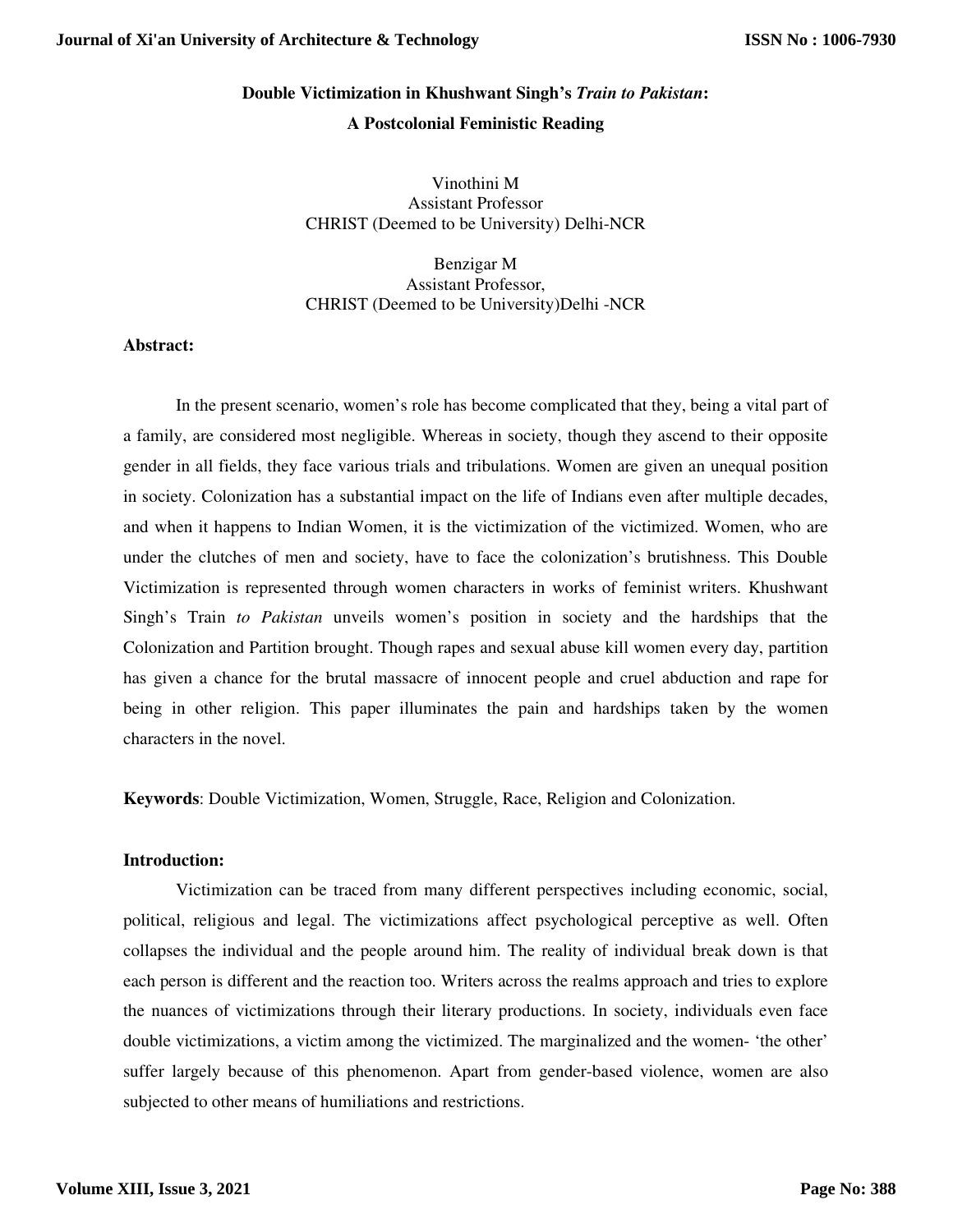Literature always remains a place of solace for the suffering section to find peace and identify. Writers use it either to voice in support of the voiceless or to bring out the suffering and struggles they face. *Train to Pakistan by* Khushwant Singh portrays the double victimization of women throughout the novel. Women are ill-treated in the name of race, religion and colour. The use of language in this novel is applaudable as it expresses women's position in society and their sufferings sundry. The paper traces various instances where the exploitation of women has occurred in Post-Colonial India. For centuries, an idea about 'Home Makers' remains the same and irrespective of the sacrifices they make and their responsibilities, they are branded as imbeciles who know nothing, doing only the household chores without getting any acknowledgement from family. Mano Majra, the village where people of different religions like Muslims, Sikhs, Hindus and Christianity live in harmony before the partition, is no exception to that treatment. Men are highly respected, but women at all levels are humiliated.

## **Women's Plight**

The men hold the highest position in the society like Farmer, Moneylender, Priest and Mulla, and women are lovers, wives, mothers, prostitutes and nothing else. Most shockingly, most of the women are convinced and content with their roles in family and society. As mentioned here, 'Women rub clarified butter into each other's hair, pick lice from their children's heads, and discuss births, marriages and deaths.' (5) When the looters attack the money lenders house, the women say, 'I tell you Lalaji is not in. He has taken the keys with them. We have nothing in the house.' (8) It brings out the emptiness in them, as they don't even have the keys to their house, and all the abusive words used in the novel are derogatory and attack only women in all forms. For them, women are human machines that give pleasure and a note on a physical relationship connected with women in all circumstances.

> 'Term like Sala, wife's brother ('I would like to sleep with your sister'), and Susra, father-in-law ('I would like to sleep with your daughter') were as often term of affection for one's friends and relatives as expressions of anger to insult one's enemies. Conversation of any topic – politics, philosophy, sport- soon come down to sex, which everyone enjoyed with a lot of giggling and hand-slapping.'(113)

They use physical abuse to threaten or to give assurance like 'Come!' they yelled. 'Come out, if you have the courage! Come out, if you want your mothers and sisters raped! Come out, brave men!' (11) and 'Yes, added another warmly, we first, then you. If anyone raises his eyebrows at you, we will rape his mother.' 'Mother, sister and daughter,' added the others. (133) they abuse women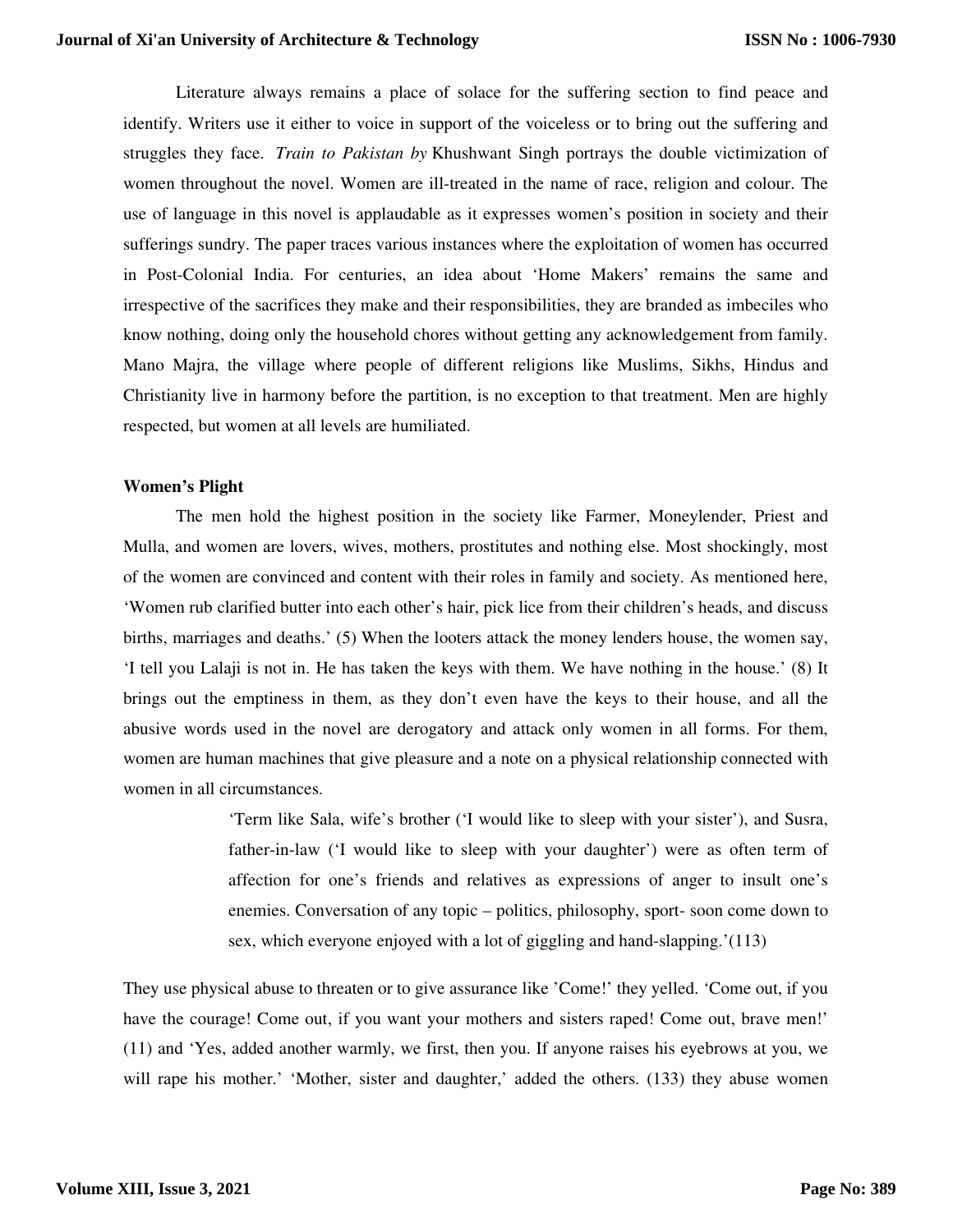irrespective of their age. Their comment about young and small girls makes men's intention and approach towards women the Post-Colonial society.

> 'Aho, 'the spearman said. 'Nooran. Did you see her at the spring fair? Did you see that tight shirt showing off her breasts and the bells tinkling in her plaits and the swish-swish of silk? Hai! … During the day, she looks so innocent you would think she had not shed her milk teeth.' He sighed. 'But at night, she puts black antimony in her eyes.' (7)

#### **Suppression and Rejection**

Women face rejection and suppression in Post-Colonial India. Colonization has created an attraction towards the white skin, and prioritizing white is reflected in men's attitude living in Mano Majra. This could also be one reason why Juggut Singh, being a peasant, loves a fair Muslim girl from Weaver's family. He expresses the view as 'Wah, Babuji.... The memsahibs are like houris from paradise – white and soft, like silk. All we have here are black buffaloes.' (113) He wants his love for his physical activity in all problematic situations and manages to cheat her father and meet him. He is not bothered about the looting and firing of Ram Lal and continues to have pleasure. In the climax, the sacrifice of life is for the lover and the child she has been carrying in her womb.

> 'That is all you want. And you get it. You are just a peasant. Always wanting to sow your seed. Even if the world were going to hell you would want to do that. Even when guns are being fired in the village. Wouldn't you?' (15)

The customs and tradition of the family bound women in all possible ways. People find that following those and satisfying men as primary aims, and many fails to think about their identity. They are content with what they are in society, and they won't come forward to represent their needs. Wearing Bangles or Henna are attributed to women for fragile nature, and men consider women as shame. Mali is not a woman with henna on his palms or bangles on his wrists.' (171). They teach their girls the same and bring them up so that they will follow all customs and traditions to satisfy their partner. There is no way for being a 'Life Partner' or a "Better Half'. To abuse a man, his family women are targeted. This happens in all Colonized Countries, and women were raped and killed in public to create fear or attack.

> 'Do not take any of the lacquer bangles off. It brings bad luck,' her girlfriends had said to her. Let him break them when he makes love to you and mauls you…. They held him by the arms and legs and one man cut off his penis and gave it to her. The mob made love to her. She did not have to take off any of her bangles. They were all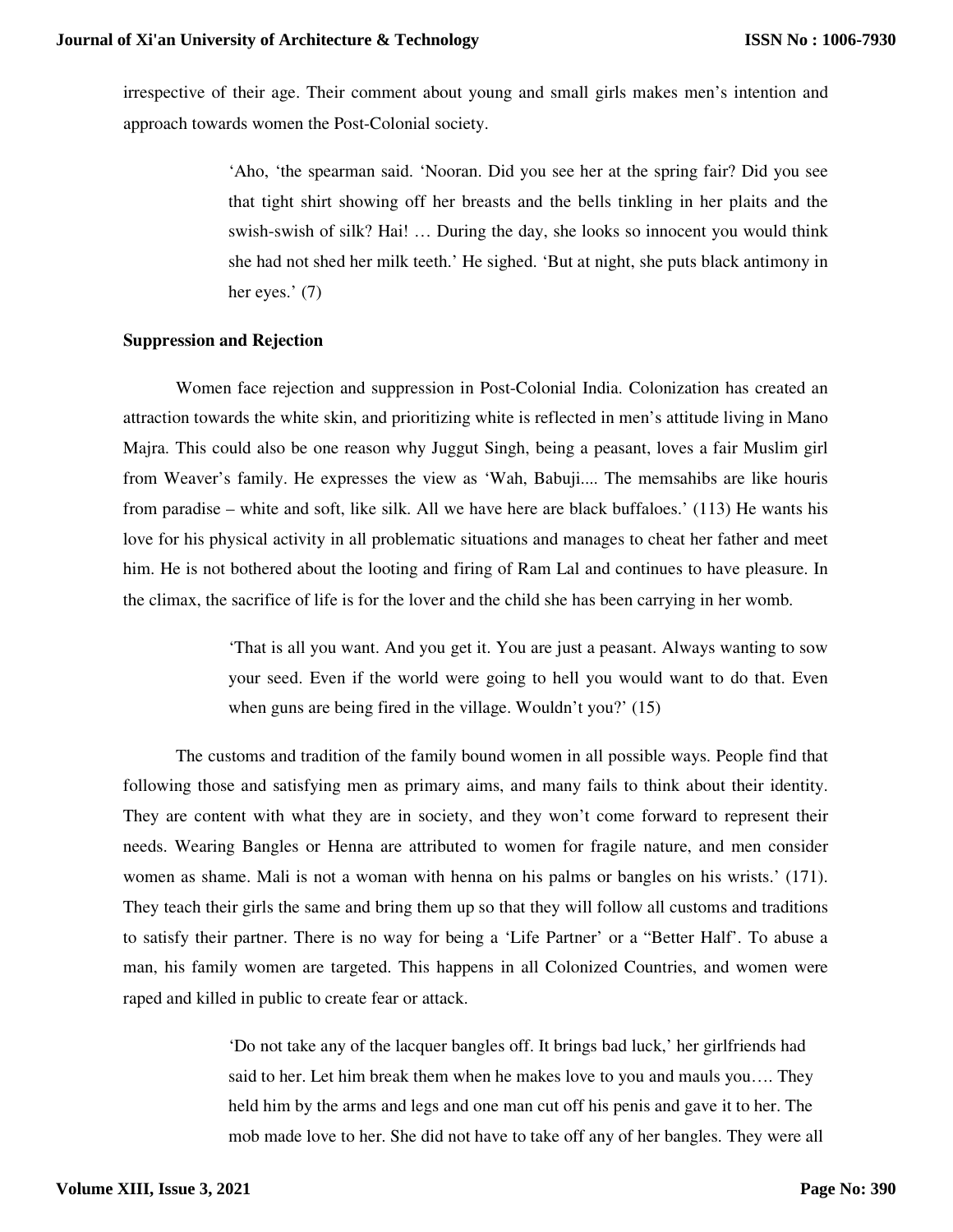smashed as she lay in the road, being taken by one man and another and another. That should have brought her a lot of good luck!' (187)

When men face some troubles, it affects women to a more considerable extent. Even in the United States, women's rights were given only in the 18th century, and husbands and wives are considered one life. It is mentioned in American Colonial Law as follows.

> 'by marriage, the husband and wife are one person in the law. The very being and legal existence of the woman is suspended during the marriage, or at least is incorporated into that of her husband under whose wing and protection she performs everything.' (313)

# **Religion- an unwilled politician**

This is no exception to India. Religion is another factor that is interwoven with the lives of people, and that separates them. Even in this century, Religion has become an ill-willed politicians' tool to divide people and rule. Mano Majrans have been living in Harmony until they know that men are raping Hindu women and people are being massacred in Pakistan. This creates a sense of retaliation in some Mano Majrans, though many realized that they are their neighbours and wanted them to reach a safer place. On the other hand, some brutal people are prepared to take revenge by killing their own village people. They say,

> 'One should never touch another's property; one should never look at another's woman. One should just let others take one's goods and sleep with one's sisters. The only way people like you will understand anything is by being sent over to Pakistan: have your sisters and mothers raped in front of you, have your clothes taken off, and be sent back with a kick and spit on your behinds.' (143)

They firmly believe that women who belonged to their religion will not give men opportunities to rape and die rather than being a victim. If it happens, they will punish the girl.

> 'And Muslims were never ones to respect women. Sikh refugees had told of women jumping into wells and burning themselves rather than fall into the hands of Muslims. Those who did not commit suicide were paraded naked in the streets, raped in public, and then murdered.' (128)

Sikh Priest, Meet Singh, reiterates that they are innocent and denounces them to accept their plan to kill them. He questions as 'What have they done to you? Have they ousted you from your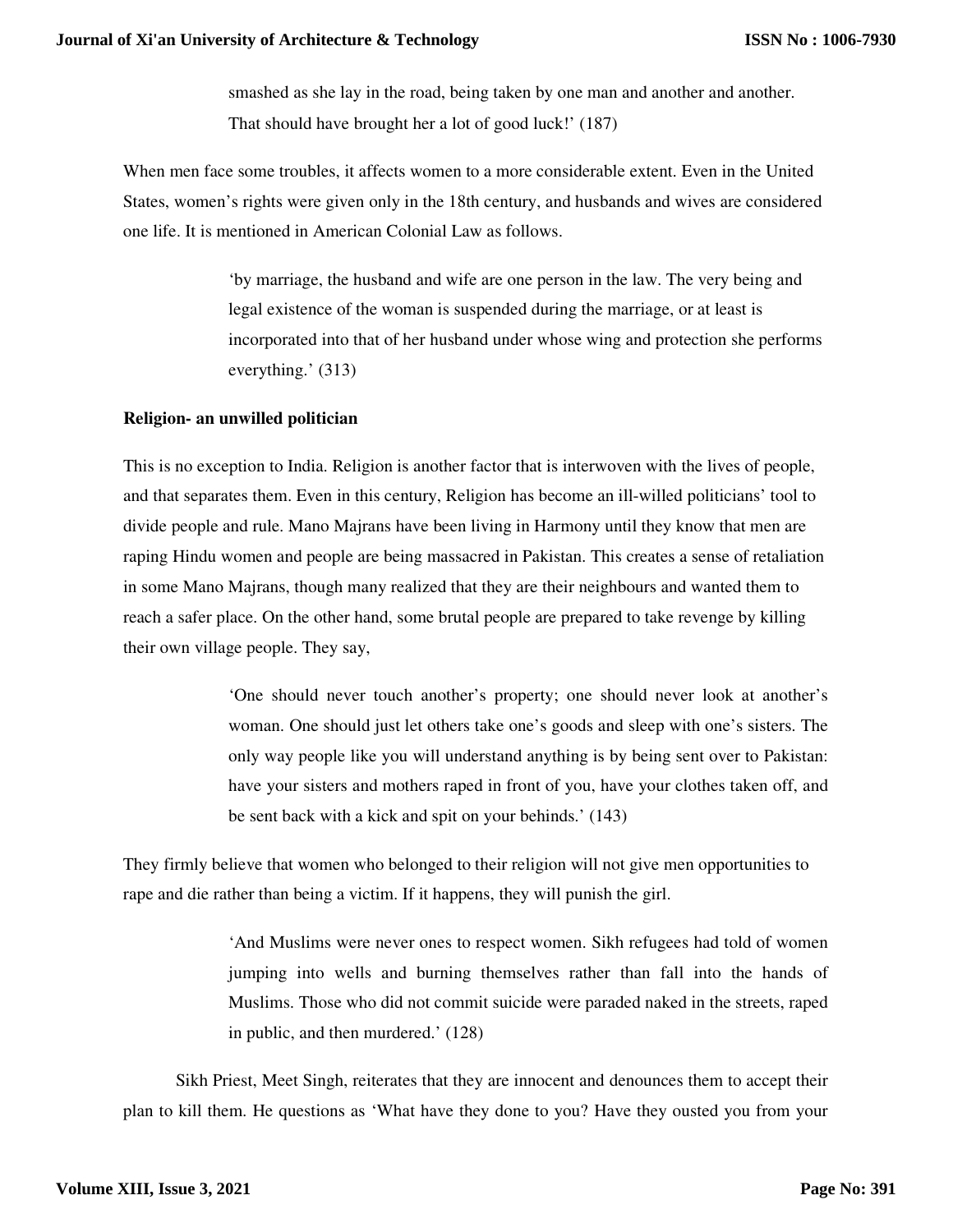lands or occupied your houses? Have they seduced your womenfolk? Tell me, what have they done?' (131). But religion affects the life of people, especially women. When Nooran pleads with Jugga's mother to save her, she abuses her for loving her son. It happens as, 'I can't leave. Jugga has promised to marry me.' Jugga's mother immediately replied: 'Get out, you bitch! ....... 'You a Muslim weaver's daughter, marry a Sikh peasant!....' (138). Only after knowing that Juggut Singh impregnates her, she speaks with concern. Though she accepts her, the mother does not collect the strength to fight against their neighbours or hide her. She promises her, saying that her son will come for her.

#### **Self-abuse and objectification**

Women are being self-abusive and objectifying themselves for the sake of love, survival or money. It is my lot to weep. My Kismet,' she added, slapping her forehead, 'it is all written there. (12) They blame their fate for their condition of being suppressed to husbands, sons, brothers, or neighbours but fail to realize that their acts bring disaster to their lives. They did not gather the courage to perform or think against their customs and traditions, which bind them under men. Men hold a high principle in selecting women. They just want a virgin woman, even as a prostitute. To live or accept a fallen woman is like so mean for them. It reveals the attitude of men towards women in society.

> 'Bholeya, I hear a lot of women are being abducted and sold cheap. You could find a wife for yourself…Why, Sardara, if you can find a Mussulmanni without paying for her, am I impotent that I should have to buy an abducted woman?' replied Bhola. (73)

Corruption in the ruling class is also pictured well in the novel. The magistrate Hukum Chand misguides the people from the beginning and arrests Juggut Singh and Iqbal for looting Ram Lal's House, knowing the real culprits. He enjoys the company of a virgin prostate and fails to take up his responsibilities as a magistrate. He affirms that the company of Hazeena will keep him happy in this massacre, and women becoming victimized by women also happen here. Hazeena, a young girl is brought to him and forced to take up the path. He ignores his responsibilities for a girl.

> 'Go to the Government,' pleaded the old woman. The girl turned round obediently and went to the magistrate. Hukum Chand put his arm around her waist. You sing well…The Government is talking to you. Why don't you answer him?' scolded the old woman. 'Government, the girl is young and very shy. She will learn,' she exclaimed. (31)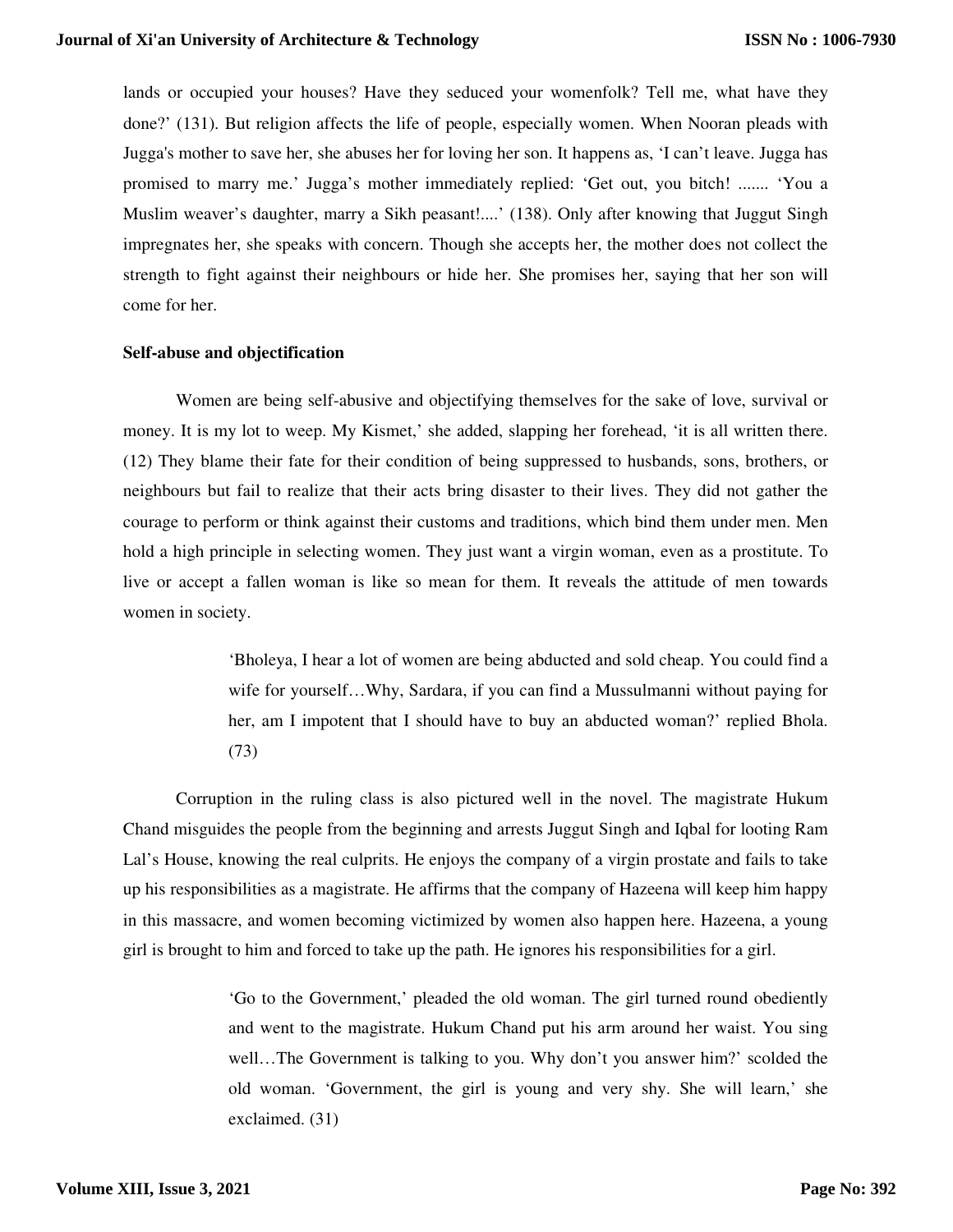Misusing the power is the sole reason for the cause of partition as well as the massacre. To make India a religious nation rather than secular, the politicians take the lives of innocent people. To show the range of vigour and revenge, they cut women's breast and rape innocent women. In any riot, women's respect and lives are the stakes that show the level of cruelty. The corrupt Sub-Inspector plans to kill all the Muslims departing from Mano Majra Muslim Camps with a group of criminals. He insists the mob to rape Muslim women before killing them. They plunder the wealth of Muslim people and send them out of the country with minimum things.

> 'Do the Mussalmans in Pakistan apply for permission from their government when they rape your sisters? Do they apply for permission from their government when they stop trains and kill everyone, old, young, women and children? You want the government to do something! That is great! Shabash! Brave!' (156)

The novel realistically portrays Postcolonial Feminism. It does not fabricate anything rather than presenting the actual situation. Mano Majra stands in the novel as the reflection of society, and Khushwant Singh takes the readers to the Postcolonial village, which is caught under the clutches of Partition. The novel's language is highly realistic so that it arouses all women when they read. The abusive words and the treatment of women given in the novel bring men's Cold-Blooded attitude towards women.

When people in power are religious rather than being secular, the country faces disaster. Mano Majra is an instance of this. Officer instigates to kill innocent Muslims. 'For each Hindu or Sikh, they kill, kill two Mussalmans. For each woman they abduct or rape, abduct two.' (157). The last love left in the heart of a rugged person, saves thousands of lives. V. A. Sahane comments as, "Khushwant Singh's Train to Pakistan pictures the brutal, realistic story of political hatred and of mass passions during the tragic days that preceded and followed the partition of India." V. A.Sahane applauds Khushwant Singh as "It is Khushwant Singh's supreme achievement, which is unlikely to excel. This realistic masterpiece contains, among other things, a well thought out structure, an artistically conceived plot, an absorbing narrative, and imaginatively realized characters."

#### **Conclusion**

The portrayal of women is realistic and informs their position in society. This novel is one more lesson to women concerning the patriarchy in society. Women face Double Victimization when they live in a Patriarchal and politically imbalanced society. Khushwant Singh's *Train to*